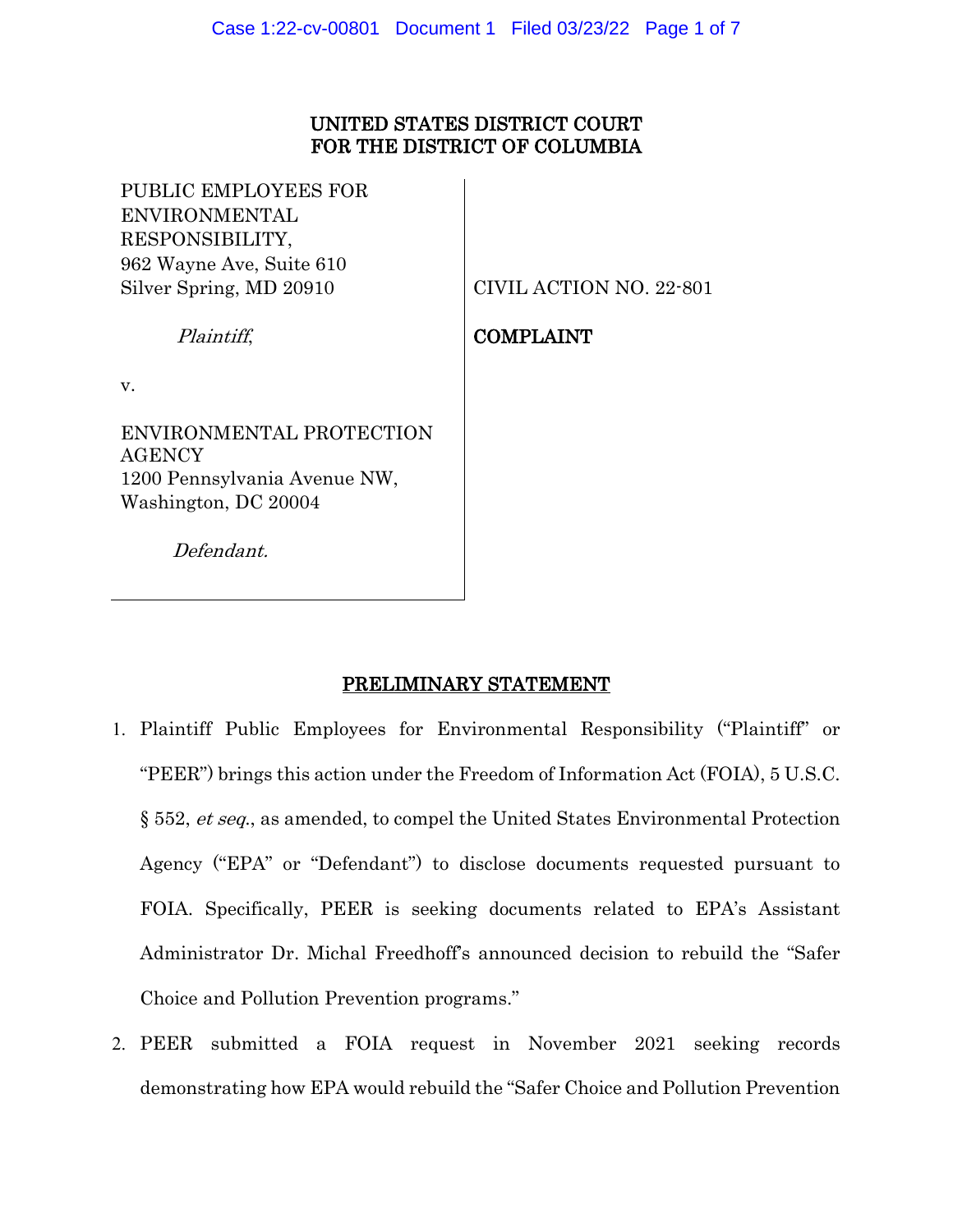programs." PEER's FOIA request built upon information in a November 3, 2021 email to Office of Chemical Safety and Pollution Prevention (OSCPP) staff.

3. To date, Defendant has failed to make a final determination on Plaintiff's FOIA request or to disclose to the Plaintiff all the requested documents within the time stipulated under FOIA. This complaint seeks to remedy EPA's failure to respond to a routine request within the mandated time period.

### JURISDICTION AND VENUE

- 4. This Court has jurisdiction over this action under 5 U.S.C.  $\S$  552(a)(4)(B). This Court also has federal question jurisdiction over this action under 28 U.S.C. § 1331.
- 5. This Court has the authority to grant declaratory relief pursuant to the Declaratory Judgment Act, 28 U.S.C. § 2201, et seq.
- 6. This Court is a proper venue under 5 U.S.C.  $\S 552(a)(4)(B)$  (providing for venue in FOIA cases where the plaintiff resides, or in the District of Columbia).
- 7. This Court has the authority to award reasonable costs and attorneys' fees under 5 U.S.C.  $\S$  552(a)(4)(E).

#### PARTIES

- 8. Plaintiff PEER is a non-profit public interest organization incorporated in Washington, D.C. and headquartered in Silver Spring, Maryland, with field offices in California, Colorado, Florida, Massachusetts, and Tennessee.
- 9. Among other public interest projects, PEER engages in advocacy, research, education, and litigation relating to the promotion of public understanding and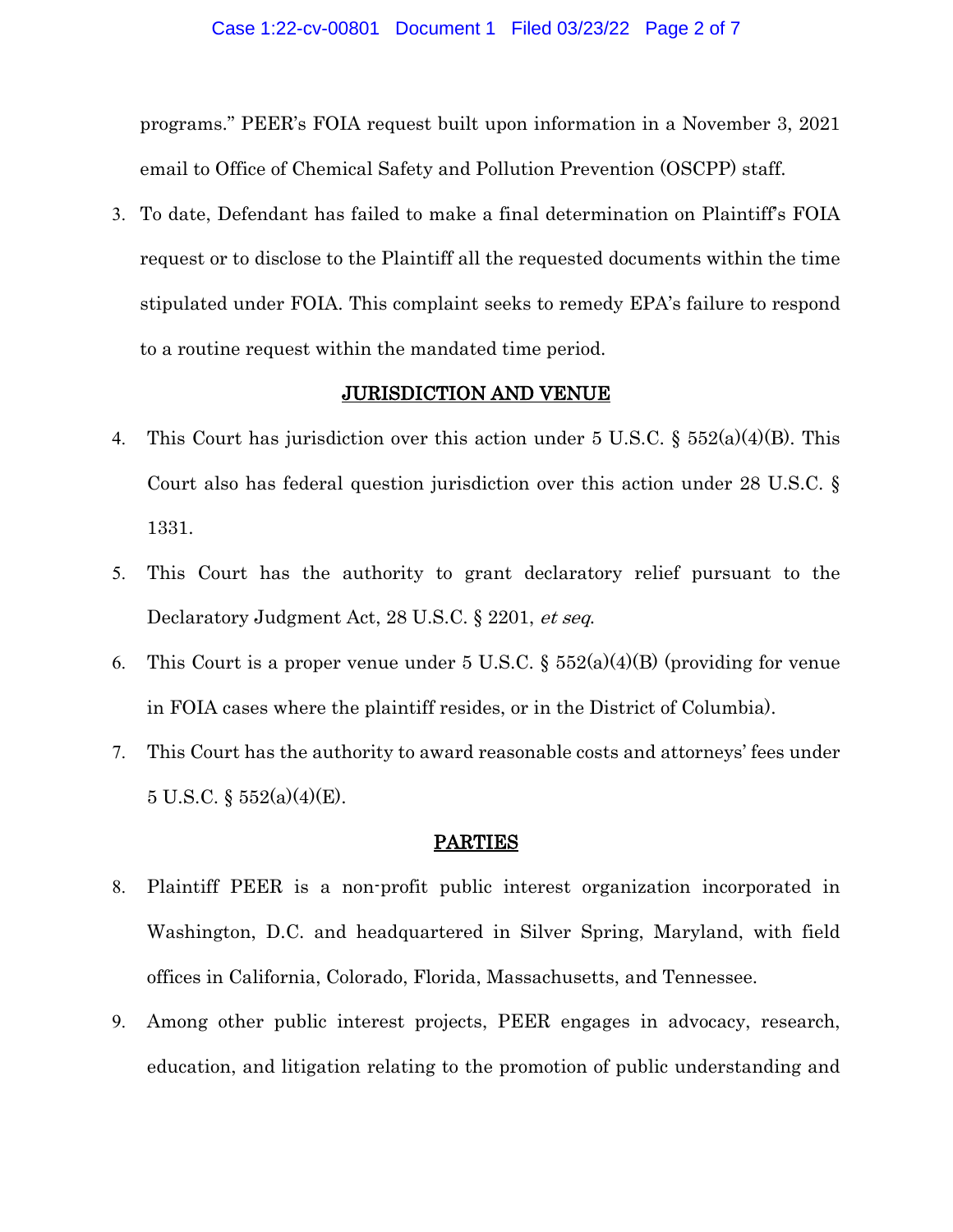#### Case 1:22-cv-00801 Document 1 Filed 03/23/22 Page 3 of 7

debate concerning key current public policy issues. PEER focuses on the environment, including the regulation and remediation of toxic substances, public lands and natural resource management, public funding of environmental and natural resource agencies, and governmental accountability. PEER educates and informs the public through news releases to the media, through its web site, [www.peer.org,](http://www.peer.org/) and through publication of the *PEEReview* newsletter.

- 10. Defendant EPA is an agency of the United States under  $5 \text{ U.S.C.}$  §  $552(f)(1)$ .
- 11. Defendant is charged with the duty to provide public access to records in its possession consistent with the requirements of FOIA. Defendant's refusal to provide the Plaintiff with the records requested or make a final a determination on Plaintiff's FOIA request within 20 working days of the date of the request's submission is a violation of FOIA.

#### STATEMENT OF FACTS

- 12. On November 3, 2021, EPA Assistant Administrator Dr. Michal Freedhoff sent an email to OCSPP staff announcing a decision to rebuild the "Safer Choice and Pollution Prevention Programs." She also stated that a new Safer Choice Program Branch would be created "with a branch chief, two team lead positions, and 12 staff positions."
- 13. On November 23, 2021, PEER submitted a FOIA request to EPA seeking "information for the basis for this decision." Specifically, PEER requested:

1) Decision documents showing that rebuilding the Safer Choices program would be a cost-effective investment of staff resources, including any records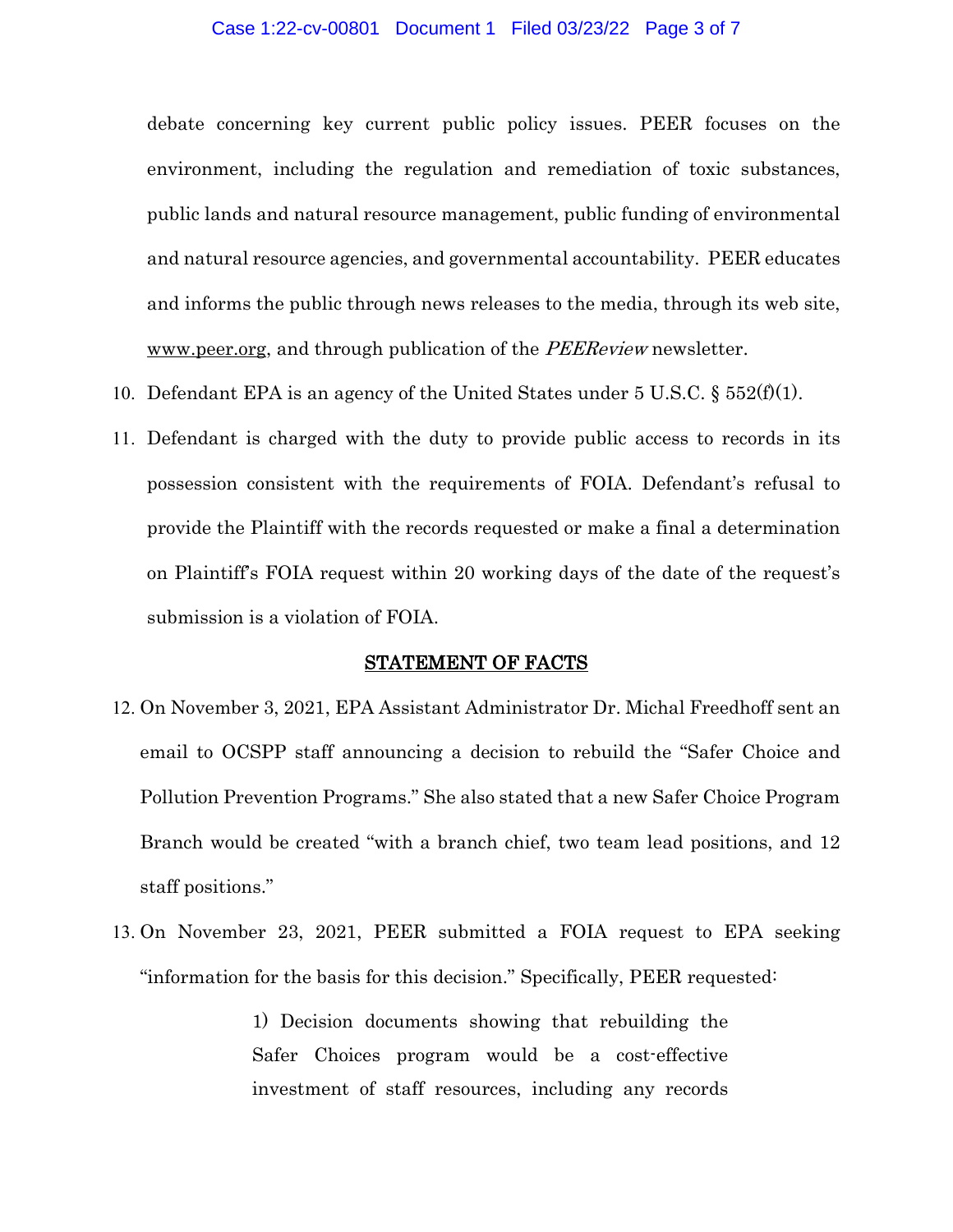reflecting why these new staff positions are a higher priority than addressing staff shortages hampering risk assessments for both new and existing chemicals required under the 2016 TSCA amendments (the Frank Lautenberg Act);

2) Records showing the overall monetary investment in dollars for the rebuilt Safer Choice and Pollution Prevention programs, with a delineation of how much will be spent during a full fiscal year for staff and what other expenses will be entailed;

3) Records showing which safer chemical substitutes have been identified as priorities for the new Safer Chemicals Program Branch;

4) Records showing any past success attributable to the Safer Choices effort; and

5) Records reflecting the expected nature and level of engagement with "the private sector as partners in reducing hazard and ensuring successful implementation of exposure reduction efforts", in the words of Dr. Freedhoff.

- 14. On November 24, 2021, EPA assigned this FOIA request tracking number EPA-2022-001121.
- 15. On December 1, 2021, EPA approved PEER's request for a FOIA fee waiver, acknowledging that PEER had a non-commercial public interest in the records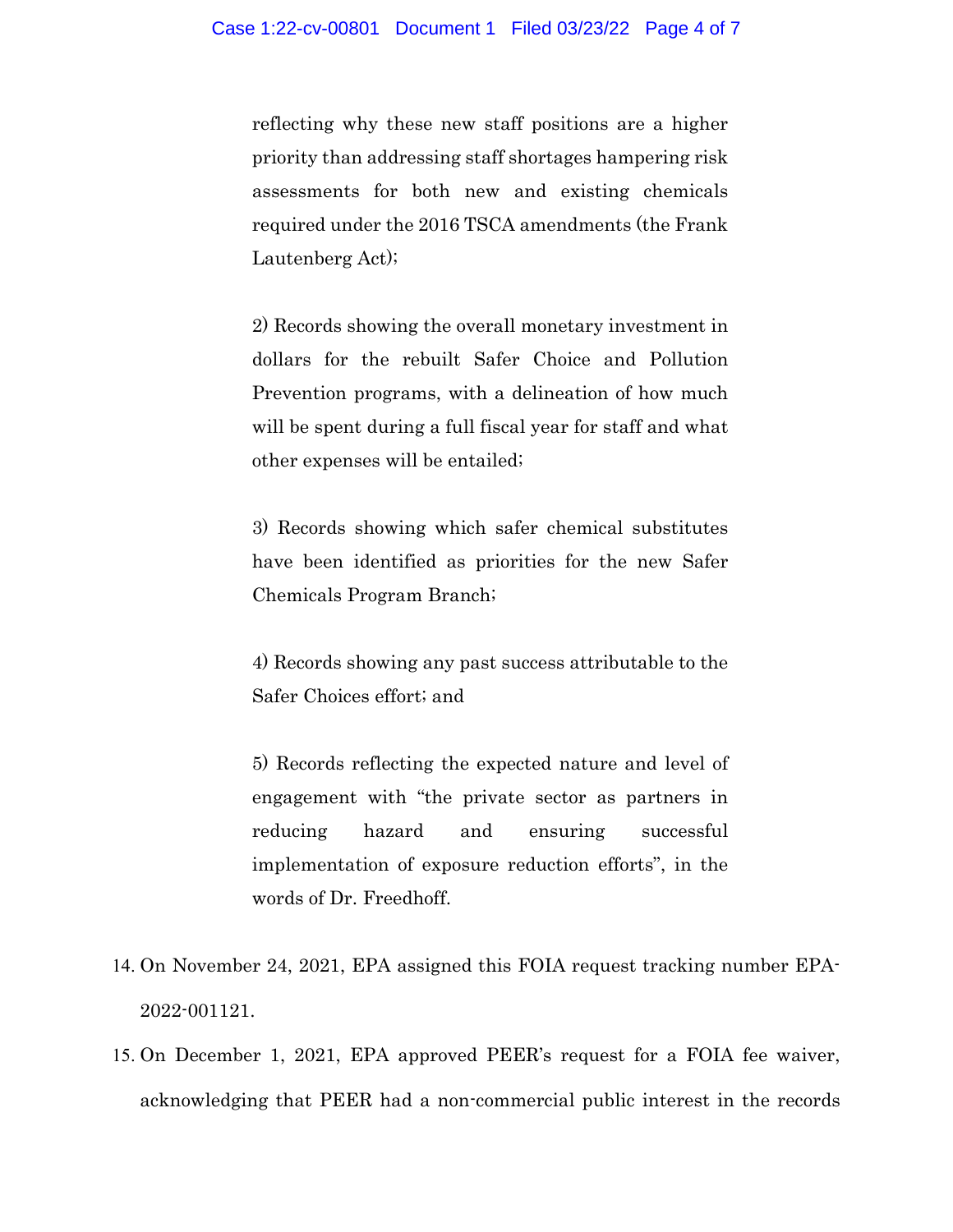requested, and therefore finding that PEER would not need to pay any costs for production of the records.

16. Since the request was submitted, PEER has yet to receive any responsive records or a final determination on EPA-2022-001121.

### CAUSE OF ACTION

- 17. Plaintiff incorporates the allegations in the preceding paragraphs as though fully set forth herein.
- 18. FOIA requires federal agencies to respond to public requests for records, including files maintained electronically, to increase public understanding of the workings of government and to provide access to government information. FOIA reflects a "profound national commitment to ensuring an open Government" and agencies must "adopt a presumption in favor of disclosure." Presidential Mem., 74 Fed. Reg. 4683 (Jan. 21, 2009).
- 19. FOIA obligates agencies to determine within 20 working days after the receipt of any FOIA request whether to comply with the request. 5 U.S.C.  $\S 552(a)(6)(A)(i)$ . Agencies may only extend this time period for an additional 10 working days in "unusual circumstances." 5 U.S.C. §  $552(a)(6)(B)(i)$ . FOIA also provides that upon request, agencies are to make records "promptly available." 5 U.S.C. §  $552(a)(3)(A)$ .
- 20. Twenty working days from November 23, 2021, was December 22, 2021.
- 21. As of the date of this filing, Plaintiff has not received a final determination on its FOIA request.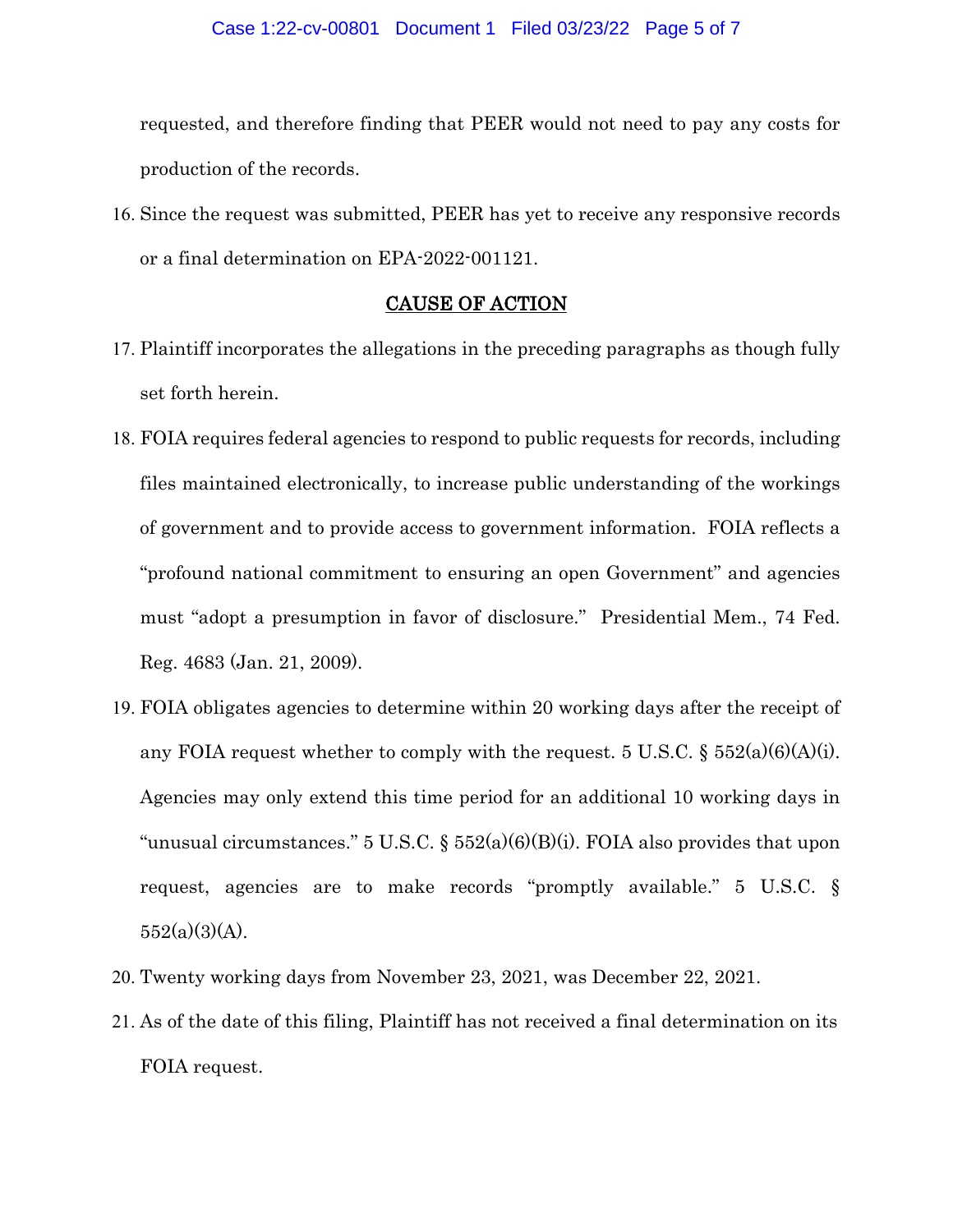- 22. Administrative remedies are deemed exhausted when an agency fails to comply with the applicable time limits. 5 U.S.C. §  $552(a)(6)(C)(i)$ . Having exhausted its administrative remedies for its November 23, 2021, FOIA request, PEER now turns to this Court to enforce the remedies and public access to agency records guaranteed by FOIA.
- 23. Defendant's conduct amounts to a denial of Plaintiff's FOIA request. Defendant is frustrating Plaintiff's efforts to adequately understand and educate the public regarding EPA's decision to rebuild the "Safer Choice and Pollution Prevention programs."
- 24. Plaintiff has constructively exhausted its administrative remedies under 5 U.S.C.  $\S$  552(a)(6)(C)(i), and now seeks an order from this Court requiring the Defendant to immediately produce the records sought in Plaintiff's FOIA request, as well as other appropriate relief, including attorneys' fees and costs.
- 25. Defendant's failure to make determinations on or disclose the documents requested in Plaintiff's FOIA request within the time frame mandated under FOIA is a denial and wrongful withholding of records in violation of 5 U.S.C. § 552.

#### RELIEF REQUESTED

WHEREFORE, Plaintiff respectfully requests that this Court:

i. Enter an order declaring that Defendant wrongfully withheld requested agency documents;